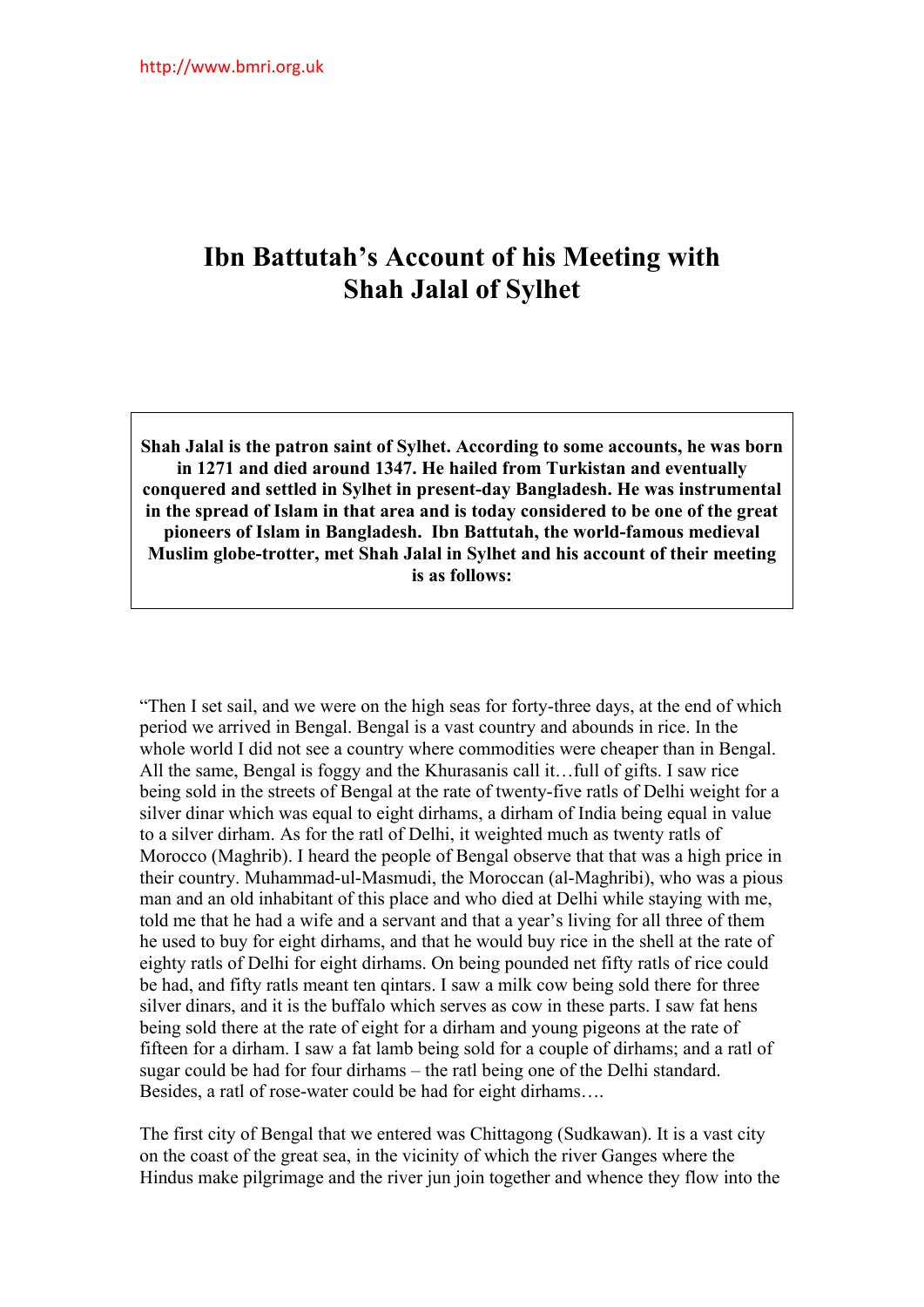## http://www.bmri.org.uk

sea. On the river Ganges there were numerous ships, by means of which they wage war against the people of Lakhnauti (Laknawti).

He is Sultan Fakhr-ud-din, surnamed Fakhra, an accomplished ruler who loves strangers, particularly the fakirs and Sufis. The dominion of Bengal belonged to originally to Sultan Nasi-ud-din, son of Sultan Ghiyas-ud-din Balban; it was the latter's son Mu'izz-ud-din, who became the sovereign of Delhi. Thereupon Nasir-uddin, set out to fight his son; they encountered each other on the river Ganges and their interview was depicted as the Liqa-us-s'adain – the meeting of two happy stars. We have already described it, and we have related how Nasir-ud-din abdicated the throne of Delhi in favour of his son and returned to Bengal where he remained until his death. Then his son Shams-ud-din ascended the throne. He also died and was succeeded by his son Shihab-ud-din, and the latter was in course of time overpowered by his brother Ghiyas-ud-din Tughluq, who helped him and took Bahadur Bur prisoner. Bahadur Bur was released by Sultan Ghiyas-ud-din's son Muhammad, when the latter ascended the throne in his turn, on his agreeing to share his dominion with him. But he broke his word and Sultan Muhammad fought with him and killed him and appointed his brother-in-law to the government of this province, but the latter was killed by the army. Now Ali Shah, who was a Lakhnauti, seized the government of Bengal. When Fakhr-ud-din saw that the sceptre had passed out of Sultan Nasir-uddin's house – he himself being an ally of theirs – he raised a rebellion at Sudkawan and in the rest of Bengal. He consolidated his rule there; but a war broke out between him and Ali Shah. During the winter and in the midst of mud caused by the rains Fakhr-ud-din raided Lakhnauti by water on which he was strong. But when the dry season came, Ali Shah invaded Bengal by land, since he was strong on land.

Sultan Fakhr-ud-din's regard for the fakirs became so profound that he appointed one of them named Shaida as his deputy (naib) at Sudkawan. Sultan Fakhr-ud-din then marched to give battle to one of his enemies; but Shaida revolted against him intending to make him…and he killed the son of Sultan Fakhr-ud-din other than…Sultan had no son. On hearing of this the Sultan retraced his steps to his capital. Shaida and his adherents fled and sped into the city of Sunurkawan which is very strong. The Sultan sent an army to besiege it. Its inhabitants fearing for their lives seized Shaida and sent him to the Sultan's troops. This was reported to the Sultan and he ordered that the rebel's head should be sent. So his head was cut off and sent, and on account of him a large number of fakirs were killed. When I entered Sudkawan, I did not see its Sultan, nor had I sought an interview with him because he had revolted against the emperor of India and because I feared the consequences, if I did so. I departed from Sudkawan for the mountains of Kamaru, which lie thence at a distance of one month's journey. The Kamaru mountains are a vast expanse ranging from China to Tibet (Tabbat), and the musk-producing gazelles are found there. The inhabitants of these mountains rresemble the Turks and possess great capacity for strenuous work. One slave from amongst them is worth several times as much as a slave from another stock. They are noted for their devotion to and practice of magic and witchcraft. My object in going to these mountains was to meet one of the saints living there, namely Shaikh Jalal-ud-din of Tabriz… [Shah Jalal of Sylhet]

This Shaikh was one of the great saints and one of the unique personages. He had to his credit miracles (karamat) as well as great deeds, and he was a man of hoary age. He told me – may God have mercy on him – that he ahd seen Caliph al-Musta'sim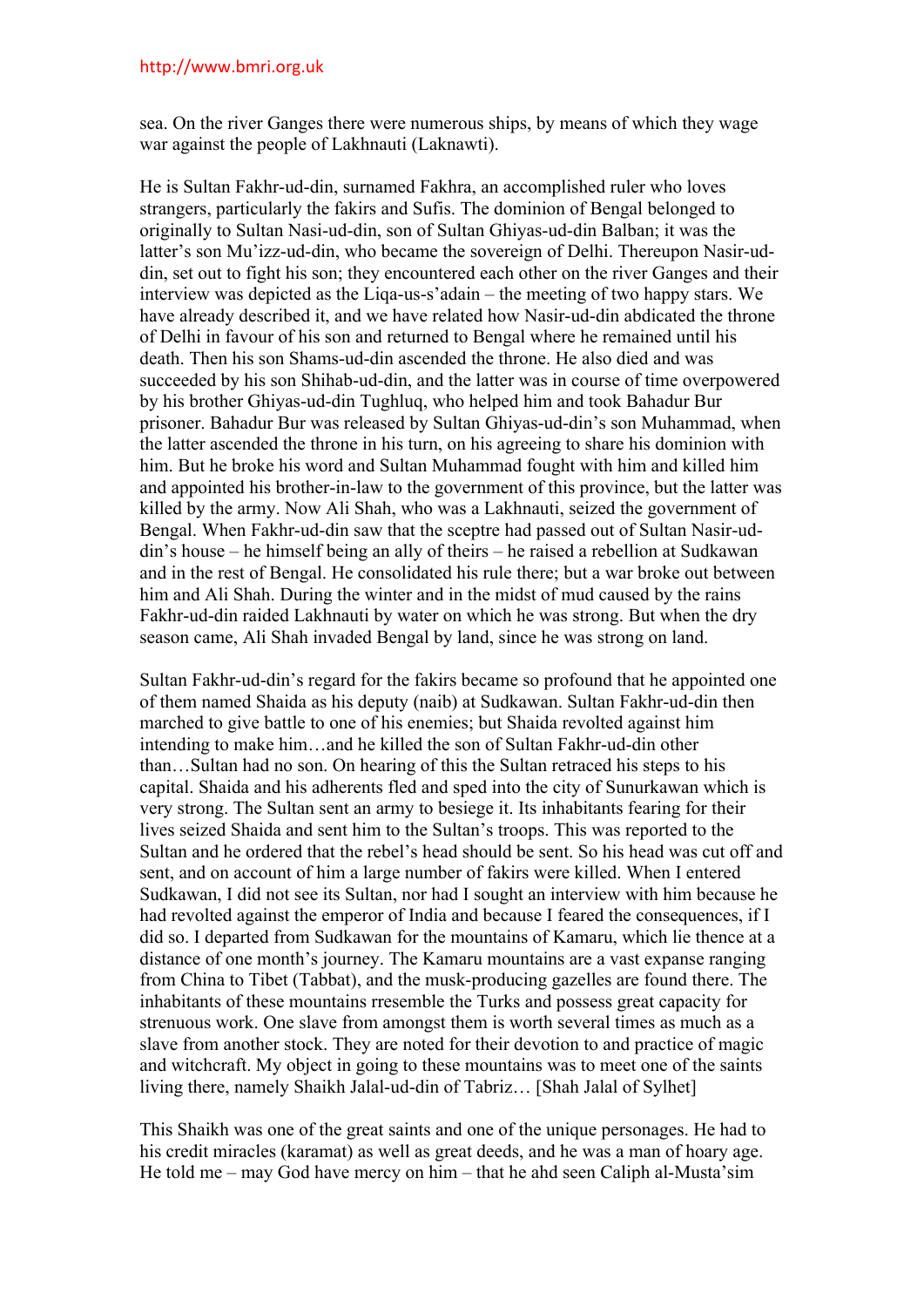## http://www.bmri.org.uk

Billah al-Abbasi at Baghdad, and that he was there at the the time of his murder. His companions told me subsequently that he died at the age of one hundred and fifty and that he observed fasts for about forty years…He owned a cow with whose milk he broke his fast. He stood performing prayers throughout the night, and he was thin, tall and scanty-bearded. The inhabitants of these mountains had embraced Islam at his hands, and for this reason he stayed amidst them.

Some of his disciples told me that he called them one day before his death, charged them to fear God and said, 'I shall leave you tomorrow, God willing, and I leave you to the care of Allah, other than whom there is no God. When he performed his Zuhr prayer the following day he expired in the course of its last prostration (sajida). By the side of his cave was then discovered a grave already dug out and equipped with the shroud and hanut. So the dead body of the Shaikh was given an abution and shrouded. Funeral prayer was then recited and he was buried; may God have mercy on him!

When I intended to visit the Shaikh four of his disciples met me at a distance of two days' journey from his residence and informed me that the Shaikh had said to the fakirs in his company, 'A traveller from the est has come to you; go to receive him.' They said that they had accordingly come to receive me under orders of the Shaikh, who knew nothing about me theretofore; yet this had been revealed to him. I went along with them to the Shaikh and arrived at his hospice which lay outside the cave. There was no habitation whatever in its vicinity. The inhabitants of that locality, Musalmans as well as Hindus, come to visit the Shaikh and bring him presents and gifts which the fakirs and visitors consume. As for the Shaikh he contents himself with a cow with whose milk he breaks fast…as we have already mentioned. When I visited him, he rose to receive me and embraced me. He enquired of me about my country and journeys of which I gave him an account. He said to me, 'You are a traveller of Arabia.' His disciples who were then present said, 'O Lord! He is also a traveller of the non-Arab countries.' 'Traveller of the non-Arab countries', rejoined the Shaikh. 'Treat him, then, with favour.' Thereupon they took me to the hospice and entertained me for three days.

The day I visited the Shaikh I saw on his body a mantle of goat's…which I liked and I said to myself, 'Would that the Shaikh had given it to me!' When I saw him with a view to taking leave of him, he rose to the corner of the cave; and removing his mantle he put it on me togther with a cap of his own. As for himself he wore a garment with patches all over. The fakirs told me that the Shaikh did not ordinarily wear the said mantle, that he had put it on at the time of my arrival and that he had said to them, 'The Moroccan will desire this mantle, which a pagan sultan will snatch from him and give him and give it to our brother Burhan-ud-din of Sagharj (as-Sagharii) to whom it belongs and for whom it has been made.' When the fakirs told me this, I said, 'I have ibtained the saint's benediction and wearing this mantle I shall not go to see any sultan, be he an infidel or a Muslim.' Then I withdrew from the Shaikh.

After a long time since, I happened to visit China (Sin) and went up to the city of Hang-chow-fu (Khansa). My companions were separated from me on account of the huge crowds and I had then on my body the said mantle. While I was in a certain street the vezir happened to pass with great retinue. His eyes fell on me and he called me and caught me by the hand and enquired about my arrival. And he did not leave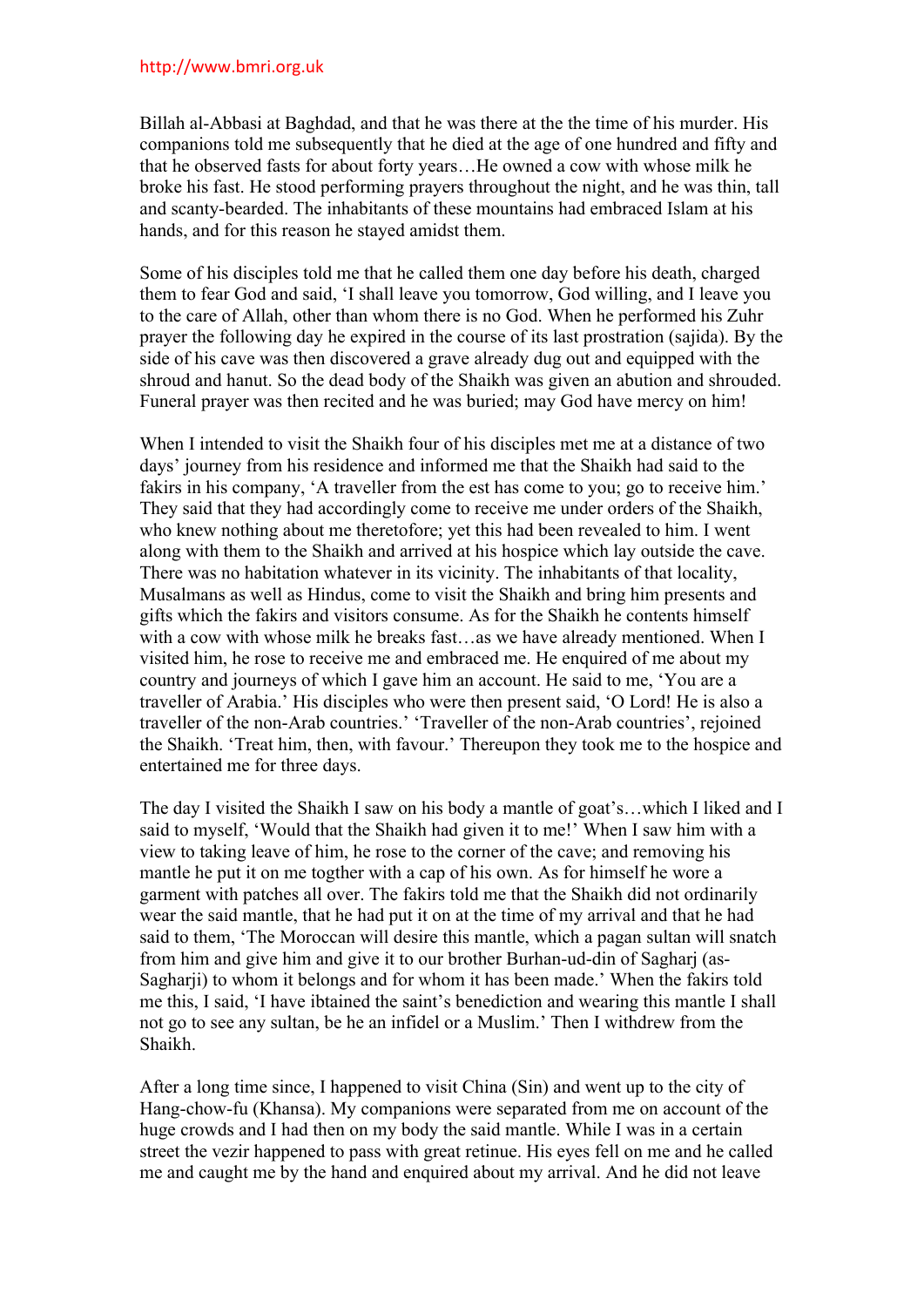## http://www.bmri.org.uk

me until I had reached the sultan's palace in his company. Then I proposed to withdraw, but he would not let me go and he introduced me to the sultan, who enquired about the Muslim sultans. I replied his queries, and while I did so, he looked ay my mantle which he appreciated. The vezir advised me to put it off and I could not do otherwise. The sultan took the mantle; but ordered that I should be given ten robes instead and a well-equipped horse as well as money in cash. My mind was upset on account of this. Then I recalled the Shaikh's words to the effect that the mantle would be seized by a pagan sultan and I was very much astonished at this.

The following year I entered the palace of the emperor of China at Peking (Khan Baliq). Then I went to the hospice of Shaikh Burhan-ud-din of Sagharj. I saw that he was reading a book wearing the mantle. I was astonished at this and turned the mantle sideways with my own hands. He said to me, 'Why do you turn it like this? You know what it is. 'Yes! It is the same mantle which the sultan of Hang-chow-fu (Khansa) had seized from me', I replied. 'This mantle', he said, 'was made for me by my brother Jalal-ud-din who wrote to me saying – the mantle will come to you at the hands of such and such a person.' Then he produced the letter which I read and I marvelled at the firm conviction of the Shaikh. At that time I related to him the beginnings of the story and he said to me, 'My brother Jalal-ud-din was capable of performing even greater things than these. He possessed powers…but he has died. May Allah have mercy on him! The Burhan-ud-din of Sagharj said to me, 'I understand that he performed this morning prayer everyday at Mecca and that he made a pilgrimage every year in as much as he vanished from the people's sight on the days of the Arafa and Id and nobody knew whither he had gone.'

Let us revert to our theme. When I bade farewell to Shaikh Jalal-ud-din I journeyed to Habanq which is one of the most glorious and beautiful cities. It is traversed by a river which springs from the mountain of Kamaru and bears the name of Nahr-u-Azraq. The way to Bengal and Lakhnauti lies through this river, and along the bank of this river to the right as well as to the left there are water wheels, gardens and villages such as those along the banks of the Nile in Egypt. The inhabitants of Habanq are infidels under protection (dhimma) from whom half of the crops which they produce is taken; besides they have to perform certain duties. For fifteen days we sailed down this river passing through villages and orchards as though we were going through a mart. There are innumerable boats there and each boat contains a drum. When two boats confront, each beats its own drum and thus the sailors transmit their mutual greetings. The said sultan Fakhr-ud-din had ordered that no freight should be realized from the fakirs along this river and that provisions should be supplied to those who possessed none. Accordingly, when a fakir arrives in this city he is given half a dinar.

After fifteen days of our voyage in the river as we have related, we arrived in the city of Sunurkawan. It is the inhabitants of this city who had seized a fakir named Shahida on the latter's taking refuge in it. On our arrival there we found a junk bound for Sumatra (Java) which lay thence at a distance of forty day's journey. We embarked on this junk, and after a sailing for fifteen days we arrived in the country of Barahnakar, the inhabitants of which have mouths like those of dogs."